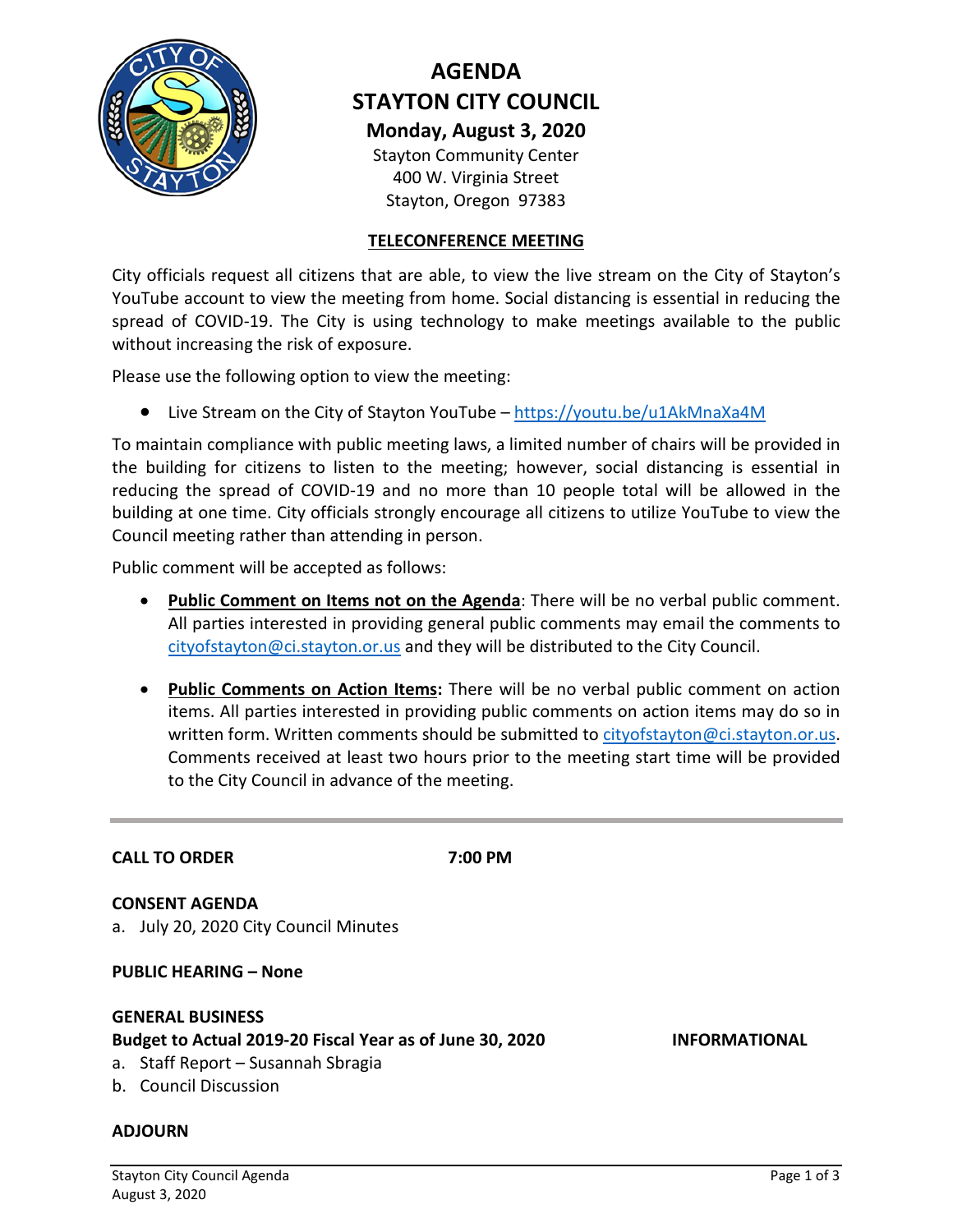*The meeting location is accessible to persons with disabilities. A request for an interpreter for the hearing impaired or other accommodations for persons with disabilities should be made at least 48 hours prior to the meeting. If you require special accommodations contact Administrative Services Manager Alissa Angelo at (503) 769-3425.*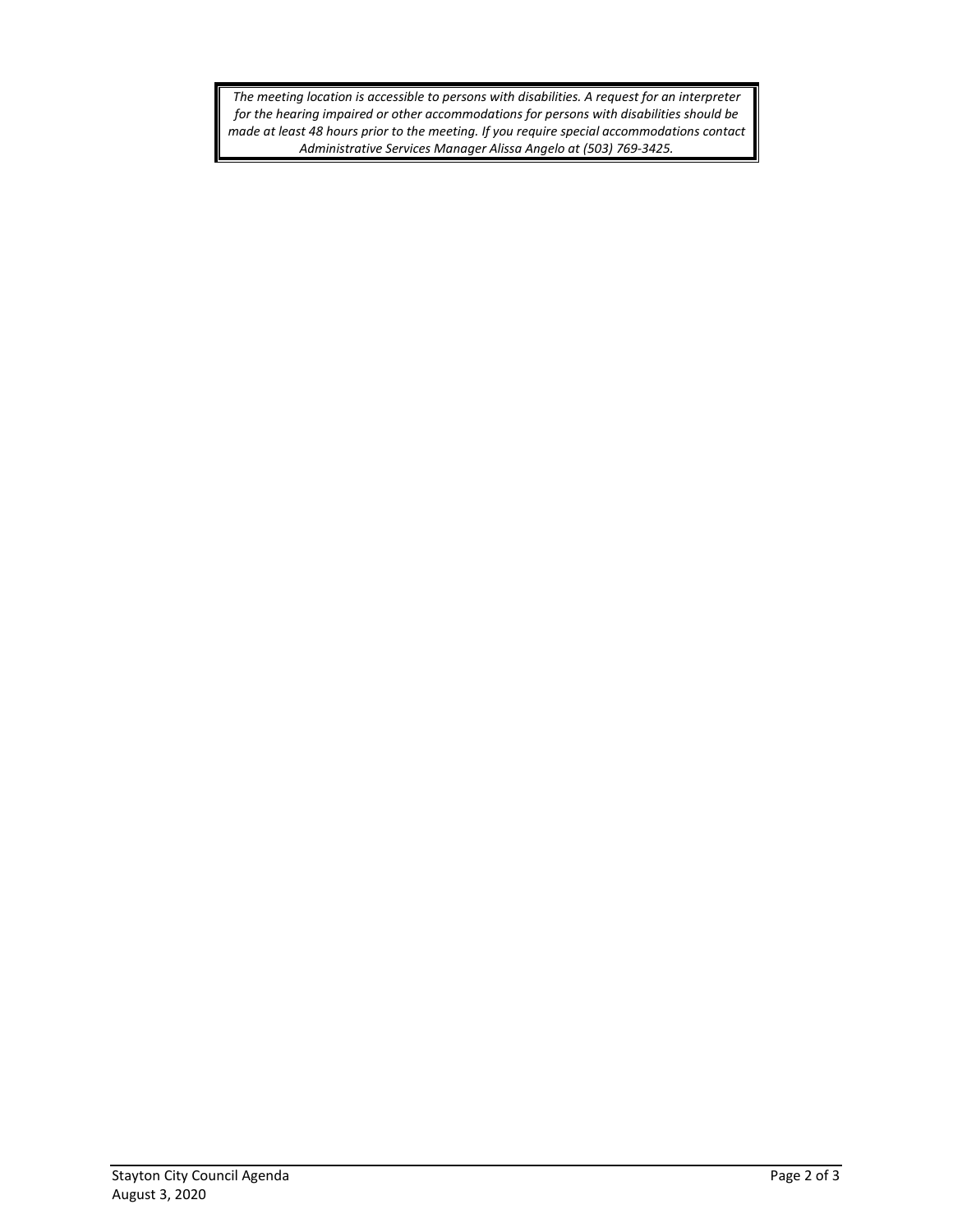# **CALENDAR OF EVENTS**

# **AUGUST 2020**

| Monday               | August 3     | <b>City Council</b>                                       | 7:00 p.m. | https://youtu.be/u1AkMnaXa4M |  |
|----------------------|--------------|-----------------------------------------------------------|-----------|------------------------------|--|
| Tuesday              | August 4     | Parks & Recreation Board                                  | Cancelled |                              |  |
| Tuesday              | August 11    | Commissioner's Breakfast                                  | 7:30 a.m. | Covered Bridge Café          |  |
| Monday               | August 17    | City Council                                              | 7:00 p.m. | https://youtu.be/d9In8A2UsQc |  |
| Wednesday            | August 19    | <b>Library Board</b>                                      | Cancelled |                              |  |
| Monday               | July 27      | <b>Planning Commission</b>                                | 7:00 p.m. | https://youtu.be/ahx6PzXkcCg |  |
| SEPTEMBER 2020       |              |                                                           |           |                              |  |
| Tuesday              | September 1  | Parks & Recreation Board                                  | Cancelled |                              |  |
| Monday               | September 7  | CITY OFFICES CLOSED IN OBSERVANCE OF LABOR DAY HOLIDAY    |           |                              |  |
| Tuesday              | September 8  | Commissioner's Breakfast                                  | 7:30 a.m. | Covered Bridge Café          |  |
| Tuesday              | September 8  | <b>City Council</b>                                       | 7:00 p.m. | https://youtu.be/mJhtN8cp5bM |  |
| Wednesday            | September 16 | <b>Library Board</b>                                      | Cancelled |                              |  |
| Monday               | September 21 | <b>City Council</b>                                       | 7:00 p.m. | https://youtu.be/XkcVfy-cb4k |  |
| Monday               | September 28 | <b>Planning Commission</b>                                | 7:00 p.m. | https://youtu.be/XfzeuiCP5Ww |  |
| OCTOBER 2020         |              |                                                           |           |                              |  |
| Monday               | October 5    | <b>City Council</b>                                       | 7:00 p.m. | Community Center (north end) |  |
| Tuesday              | October 6    | Parks & Recreation Board                                  | 6:00 p.m. | E.G. Siegmund Meeting Room   |  |
| Tuesday              | October 13   | Commissioner's Breakfast                                  | 7:30 a.m. | Covered Bridge Café          |  |
| Monday               | October 19   | <b>City Council</b>                                       | 7:00 p.m. | Community Center (north end) |  |
| Wednesday            | October 21   | <b>Library Board</b>                                      | 6:00 p.m. | E.G. Siegmund Meeting Room   |  |
| Monday               | October 26   | <b>Planning Commission</b>                                | 7:00 p.m. | Community Center (north end) |  |
| <b>NOVEMBER 2020</b> |              |                                                           |           |                              |  |
| Monday               | November 2   | <b>City Council</b>                                       | 7:00 p.m. | Community Center (north end) |  |
| Tuesday              | November 3   | Parks & Recreation Board                                  | 6:00 p.m. | E.G. Siegmund Meeting Room   |  |
| Tuesday              | November 10  | Commissioner's Breakfast                                  | 7:30 a.m. | Covered Bridge Café          |  |
| Wednesday            | November 11  | CITY OFFICES CLOSED IN OBSERVANCE OF VETERANS DAY         |           |                              |  |
| Monday               | November 16  | <b>City Council</b>                                       | 7:00 p.m. | Community Center (north end) |  |
| Wednesday            | November 18  | <b>Library Board</b>                                      | 6:00 p.m. | E.G. Siegmund Meeting Room   |  |
| Thursday             | November 26  |                                                           |           |                              |  |
| Friday               | November 27  | CITY OFFICES CLOSED IN OBSERVANCE OF THANKSGIVING HOLIDAY |           |                              |  |
| Monday               | November 30  | <b>Planning Commission</b>                                | 7:00 p.m. | Community Center (north end) |  |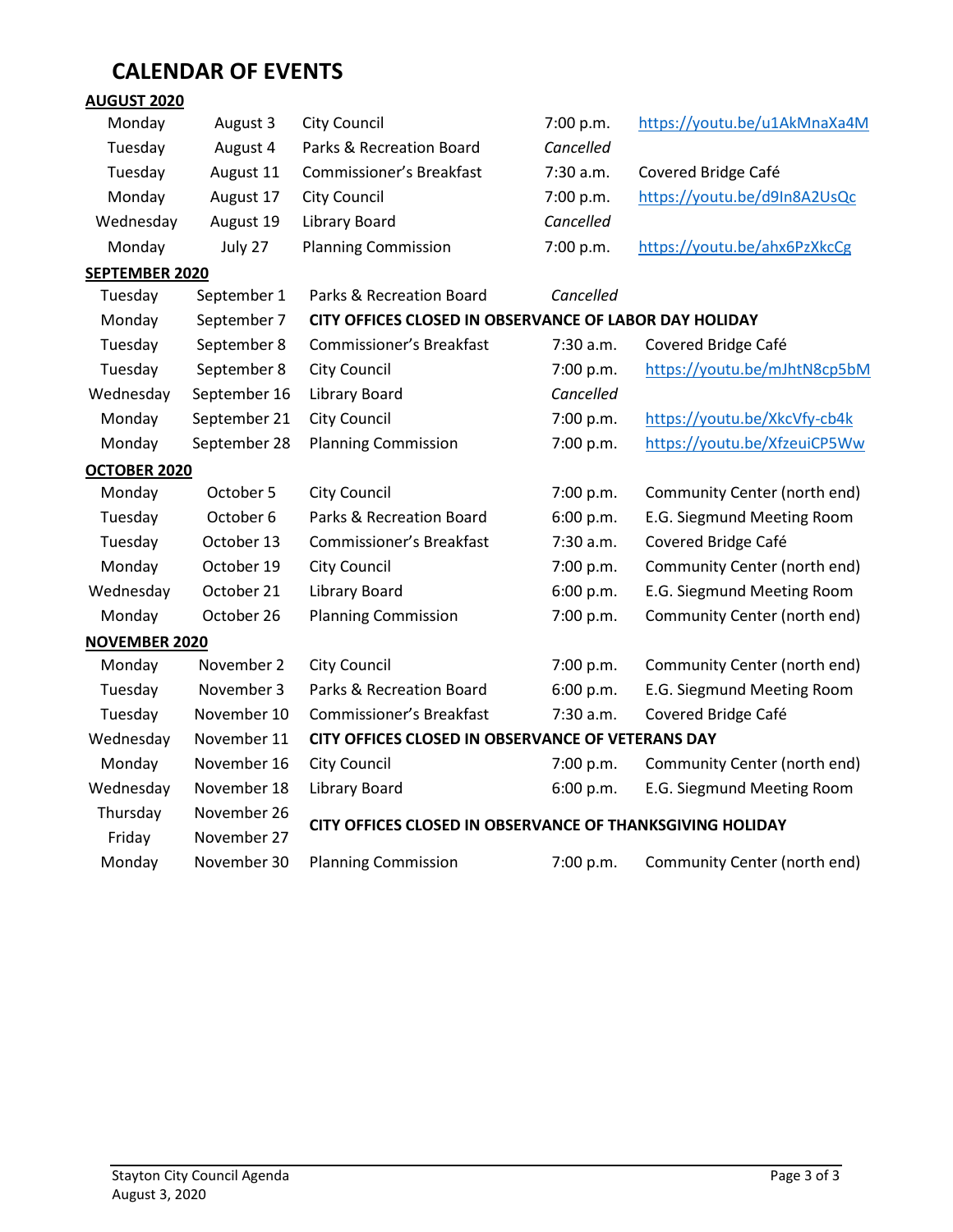## **City of Stayton City Council Minutes July 20, 2020**

# **LOCATION:** STAYTON COMMUNITY CENTER, 400 W. VIRGINIA STREET, STAYTON

**Time Start:** 7:00 P.M. **Time End:** 8:30 P.M.

#### **COUNCIL MEETING ATTENDANCE LOG**

| <b>COUNCIL</b>                         | <b>STAYTON STAFF</b>                                         |
|----------------------------------------|--------------------------------------------------------------|
| Mayor Henry Porter (via Zoom)          | Alissa Angelo, Administrative Services Manager               |
| Councilor Paige Hook (via Zoom)        | Keith Campbell, City Manager                                 |
| Councilor Ben McDonald (via Zoom)      | Dan Fleishman, Director of Planning & Development (via Zoom) |
| Councilor Christopher Molin (via Zoom) | David Frisendahl, Police Chief (excused)                     |
| Councilor Jordan Ohrt (excused)        | Lance Ludwick, Public Works Director (via Zoom)              |
| Councilor David Patty (via Zoom)       | Janna Moser, Library Director (via Zoom)                     |
|                                        | Susannah Sbragia, Finance Director (via Zoom)                |

| <b>AGENDA</b>                                                                                                                                                                                                                     | <b>ACTIONS</b>                                                                                                                |  |
|-----------------------------------------------------------------------------------------------------------------------------------------------------------------------------------------------------------------------------------|-------------------------------------------------------------------------------------------------------------------------------|--|
| <b>TELECONFERENCE MEETING</b>                                                                                                                                                                                                     |                                                                                                                               |  |
| <b>Consent Agenda</b><br>a. July 6, 2020 City Council Minutes                                                                                                                                                                     | Motion from Councilor Patty, seconded by Councilor Hook,<br>to approve the consent agenda as presented. Motion passed<br>4:0. |  |
| <b>Public Hearing</b><br><b>Annexation and Comprehensive Plan Map Amendment</b><br>Applications from Stealth Development, LLC at the<br><b>Northwest Corner of Shaff and Golf Club Roads</b><br>a. Commencement of Public Hearing | Mayor Porter read the opening statement and opened the                                                                        |  |
|                                                                                                                                                                                                                                   | hearing at 7:03 p.m. Councilor Hook declared ex parte<br>contact but it will not influence her decision.                      |  |
| b. Staff Introduction                                                                                                                                                                                                             | Mr. Fleishman provided an introduction.                                                                                       |  |
| c. Applicant Presentation                                                                                                                                                                                                         | The applicant gave a brief presentation and review of their<br>application.                                                   |  |
| d. Staff Report                                                                                                                                                                                                                   | Mr. Fleishman reviewed the staff report and public<br>testimony received.                                                     |  |
| e. Questions from Council                                                                                                                                                                                                         | Discussion of the proposed High Density zone.                                                                                 |  |
| <b>Proponents' Testimony</b><br>f.                                                                                                                                                                                                | None.                                                                                                                         |  |
| <b>Opponents' Testimony</b><br>g.                                                                                                                                                                                                 | Staff received public testimony via email from Susan Hatten<br>and the Santiam Water Control District.                        |  |
| h. Governmental Agencies                                                                                                                                                                                                          | None.                                                                                                                         |  |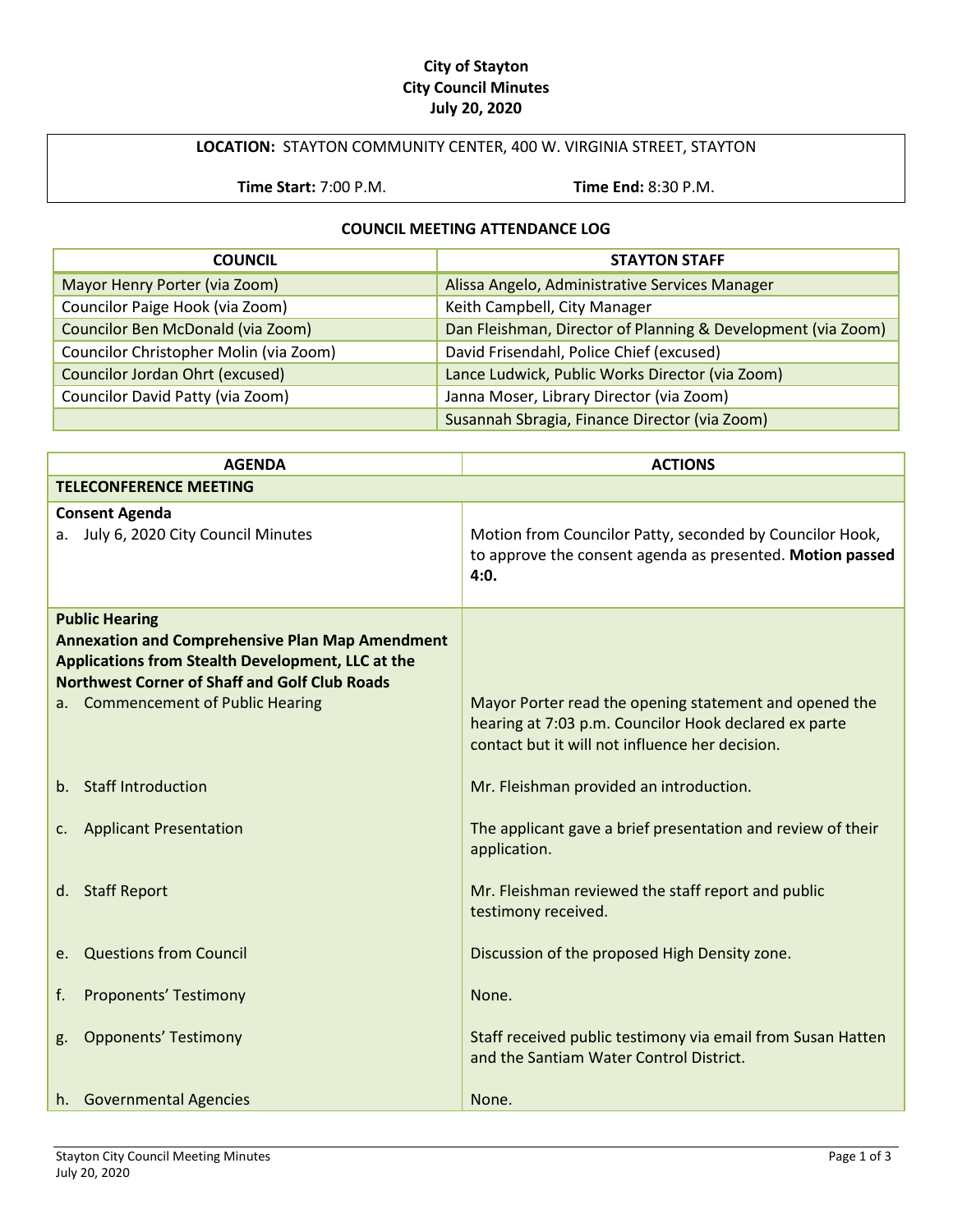| i.                                                                              | <b>General Testimony</b>                                                       | None.                                                                                                                                                                                                                                                                                                                                                                                                                             |
|---------------------------------------------------------------------------------|--------------------------------------------------------------------------------|-----------------------------------------------------------------------------------------------------------------------------------------------------------------------------------------------------------------------------------------------------------------------------------------------------------------------------------------------------------------------------------------------------------------------------------|
| j.                                                                              | <b>Questions from the Public</b>                                               | None.                                                                                                                                                                                                                                                                                                                                                                                                                             |
| k.                                                                              | Questions from the Council                                                     | Question and discussion on affordable housing for the<br>property.                                                                                                                                                                                                                                                                                                                                                                |
| I.                                                                              | <b>Applicant Summary</b>                                                       | The applicant provided a brief summary.                                                                                                                                                                                                                                                                                                                                                                                           |
|                                                                                 | m. Staff Summary                                                               | Mr. Fleishman gave a brief summary.                                                                                                                                                                                                                                                                                                                                                                                               |
| n.                                                                              | <b>Close of Hearing</b>                                                        | Mayor Porter closed the hearing at 7:55 p.m.                                                                                                                                                                                                                                                                                                                                                                                      |
| о.                                                                              | <b>Council Deliberation</b>                                                    | Brief discussion on the application and Council support.                                                                                                                                                                                                                                                                                                                                                                          |
| p.                                                                              | Council Decision on Ordinance No. 1045                                         | Motion from Councilor Hook, seconded by Councilor Patty,<br>to approve the applications of Stealth Development, LLC<br>(Land Use File #5-04/20) for annexation and comprehensive<br>plan amendment and assign Commercial General Zoning to<br>the Commercial portion of the property and High Density<br>Residential to the Residential portion of the property by<br>enacting Ordinance No. 1045, as revised. Motion passed 4:0. |
|                                                                                 | <b>General Business</b><br>Resolution No. 1012, Five-Year Local Option Tax for |                                                                                                                                                                                                                                                                                                                                                                                                                                   |
|                                                                                 | Partial Support of the Library, Pool, and Parks Programs                       |                                                                                                                                                                                                                                                                                                                                                                                                                                   |
| а.                                                                              | Staff Report - Keith Campbell                                                  | Mr. Campbell reviewed the staff report.                                                                                                                                                                                                                                                                                                                                                                                           |
| b.                                                                              | <b>Council Discussion</b>                                                      | Discussion on the November 2020 election versus the May<br>2021 election.                                                                                                                                                                                                                                                                                                                                                         |
| c.                                                                              | <b>Council Decision</b>                                                        | Motion from Councilor Patty, seconded by Councilor Molin,<br>to approve Resolution No. 1012 as presented.                                                                                                                                                                                                                                                                                                                         |
|                                                                                 |                                                                                | Discussion: Council members thanked stakeholders for input<br>and expressed their willingness to assist in outreach.                                                                                                                                                                                                                                                                                                              |
|                                                                                 |                                                                                | Motion passed 4:0.                                                                                                                                                                                                                                                                                                                                                                                                                |
|                                                                                 | <b>Cooperative Agreement with Marion County for</b>                            |                                                                                                                                                                                                                                                                                                                                                                                                                                   |
| <b>Community Development Block Grants</b><br>Staff Report - Dan Fleishman<br>а. |                                                                                | Mr. Fleishman reviewed the staff report.                                                                                                                                                                                                                                                                                                                                                                                          |
| b.                                                                              | <b>Council Discussion</b>                                                      | Brief discussion of the program and City representative.                                                                                                                                                                                                                                                                                                                                                                          |
| c.                                                                              | <b>Council Decision</b>                                                        | Motion from Councilor Patty, seconded by Council<br>McDonald, to authorize the City Manager to enter into a<br>cooperative agreement with Marion County for<br>administration of Community Development Block Grants for<br>the 2021, 2022, and 2023 federal fiscal years. Motion passed<br>4:0.                                                                                                                                   |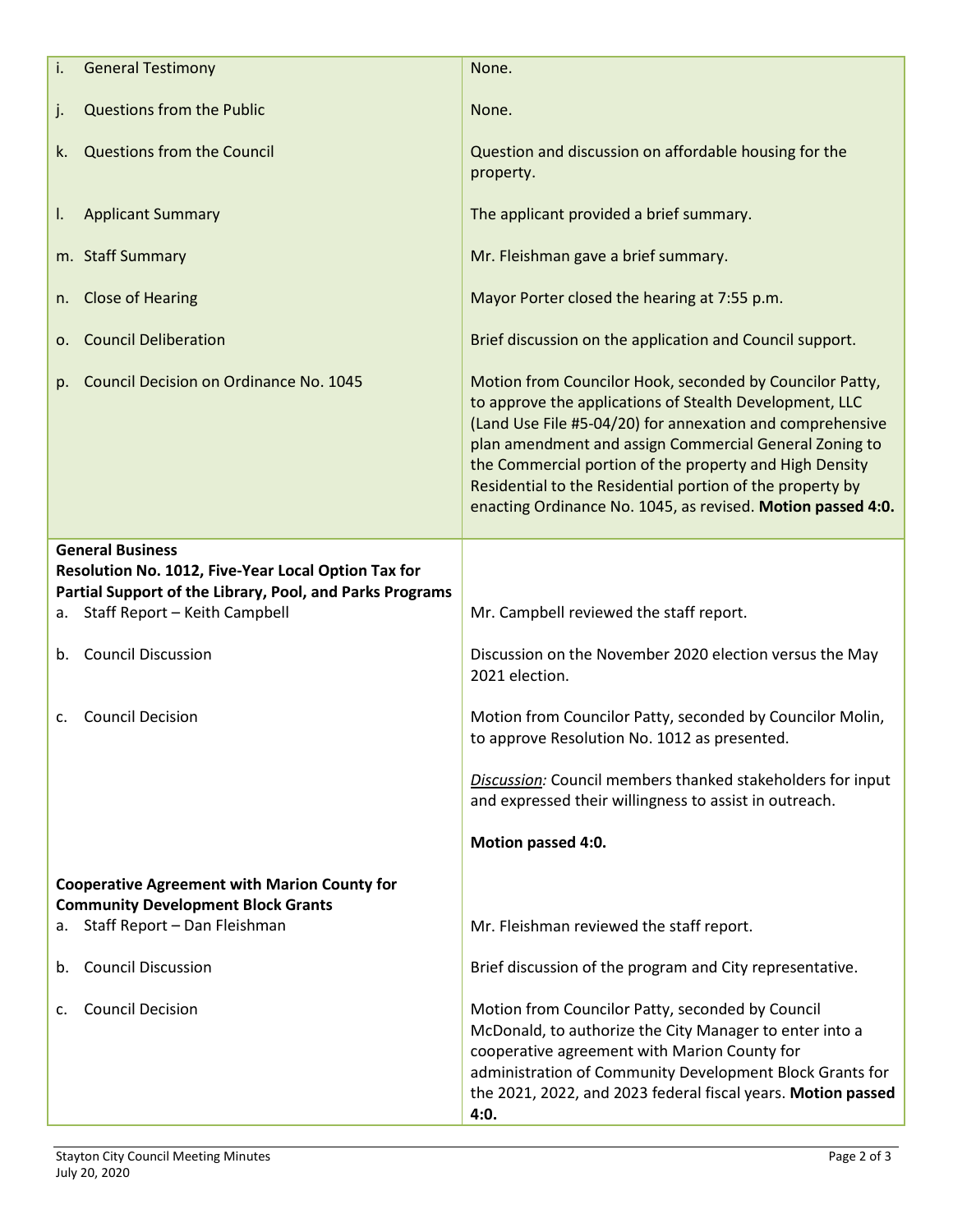| <b>Communications from Mayor and Councilors</b> | Discussion of the recent Utility Rates flier that was sent out<br>to utility customers.                          |
|-------------------------------------------------|------------------------------------------------------------------------------------------------------------------|
| COUNCIL.                                        | APPROVED BY THE STAYTON CITY COUNCIL THIS 3 <sup>RD</sup> DAY OF AUGUST 2020, BY A ____ VOTE OF THE STAYTON CITY |
|                                                 | Henry A. Porter, Mayor                                                                                           |
|                                                 | Keith D. Campbell, City Manager                                                                                  |
| Date:                                           | Transcribed by: Transcribed by:<br>Alissa Angelo, Administrative Services Manager                                |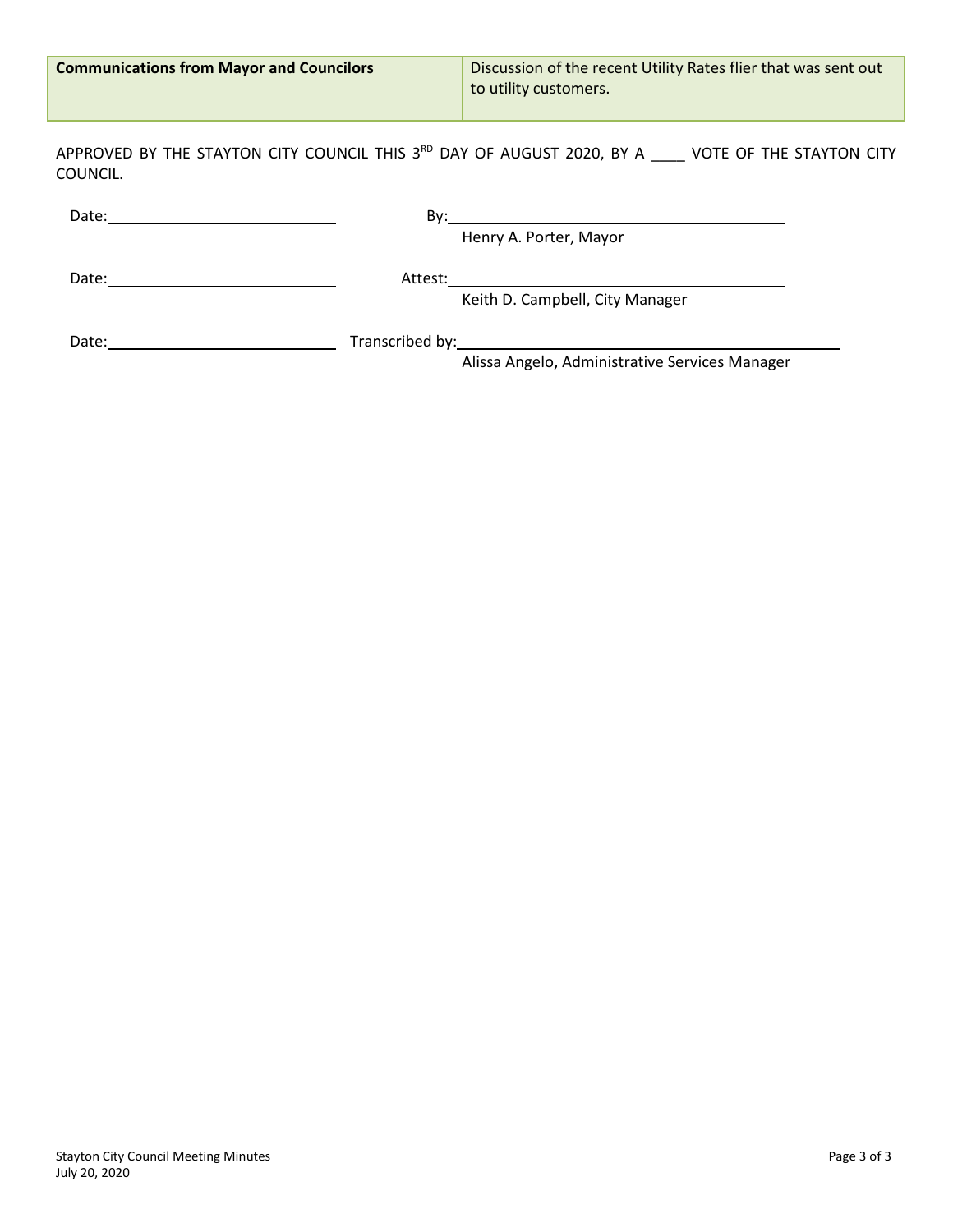

# **CITY OF STAYTON**

# M E M O R A N D U M

| TO:             | <b>Mayor Henry A. Porter and the Stayton City Council</b> |
|-----------------|-----------------------------------------------------------|
| <b>FROM:</b>    | Susannah Sbragia, Finance Director                        |
| <b>DATE:</b>    | <b>August 3, 2020</b>                                     |
| <b>SUBJECT:</b> | <b>FY20 Year End Preliminary Unaudited Actuals</b>        |

## **INFORMATIONAL UPDATE**

These are preliminary unaudited budget to actuals for the fiscal year 2019-20, along with a comparison of the 2018-19 prior year actuals. These are preliminary numbers and are subject to change as the Finance Department goes through the audit process. The final year end numbers will be presented with the final draft of the audit.

This information is to inform the Council on preliminary estimates of the results fiscal year 2019-20 in relationship to what was budgeted.

## **REVENUE ASSUMPTIONS**

Property and levy tax revenue received to date is about \$50,000 over what was budgeted, whereas the Gas Tax from ODOT and other miscellaneous taxes have come in lower than budgeted. This resulted in a net increase in overall taxes of \$35,000

The second largest type of funding the City receives is "Charge for Services." This currently shows a decrease in revenue. The impacts of the decrease are related to three factors:

- 1. NORPAC's closure
- 2. The pool closure due to COVID-19
- 3. The economic effects of COVID-19

## **EXPENDITURE ASSUMPTIONS**

The expenditures are combined totals of Personnel, Material and Services, and Capital Outlay. The expenses do not include transfers, debt services, and contingency.

The COVID-19 pandemic began in March 2020. In response to the pandemic, City management began actively holding back on additional projects in order to reduce expenses with the expectation we'd be facing an economic crisis.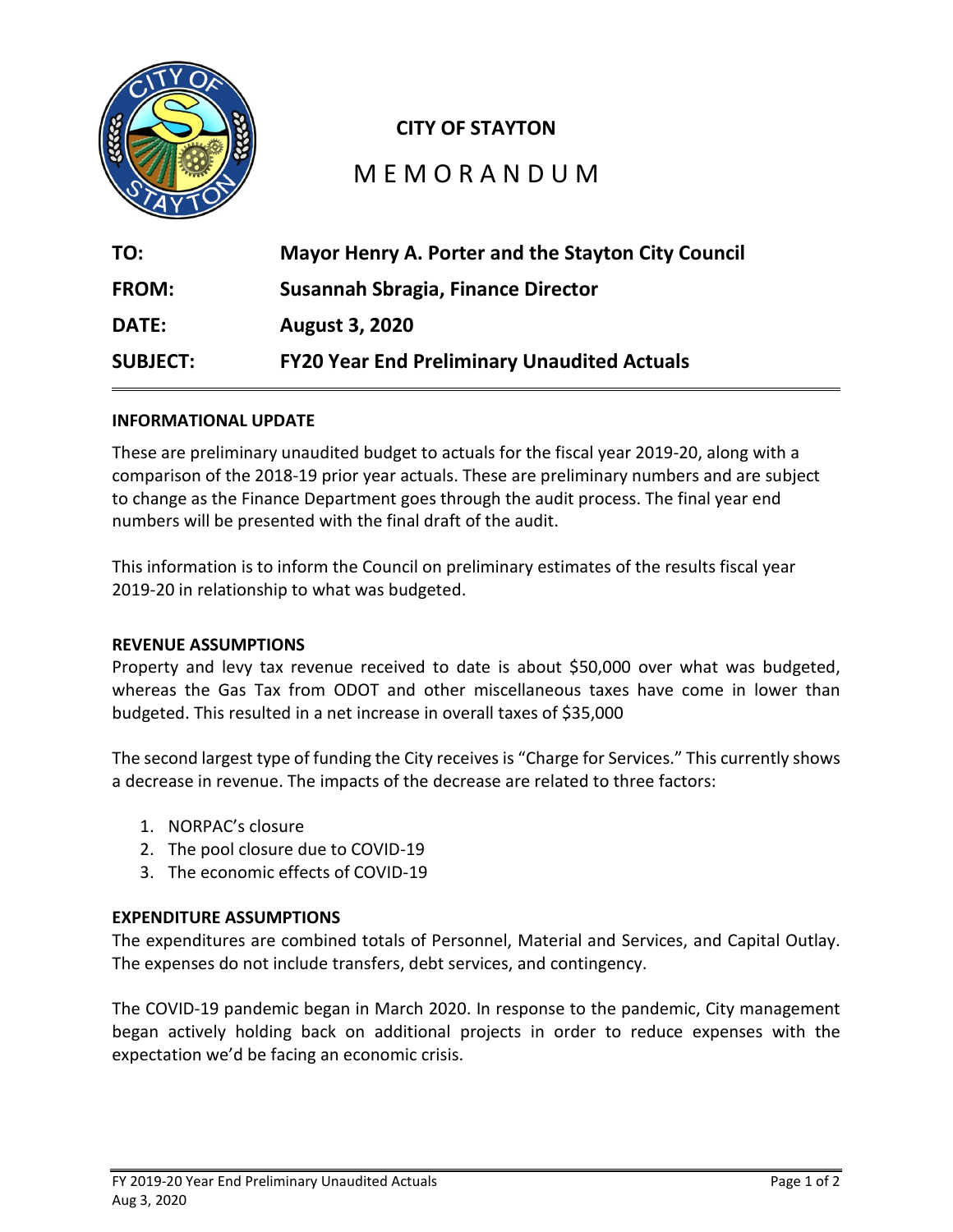# **SUMMARY**

This financial update shows the City's revenues are with in line with what was anticipated to be received since March due to the COVID-19 impacts.

Expenditures are also in line with the City's efforts to hold back capital projects, as well as planned repairs and maintenance.

# **MOTION(S)**

Informational no approval.